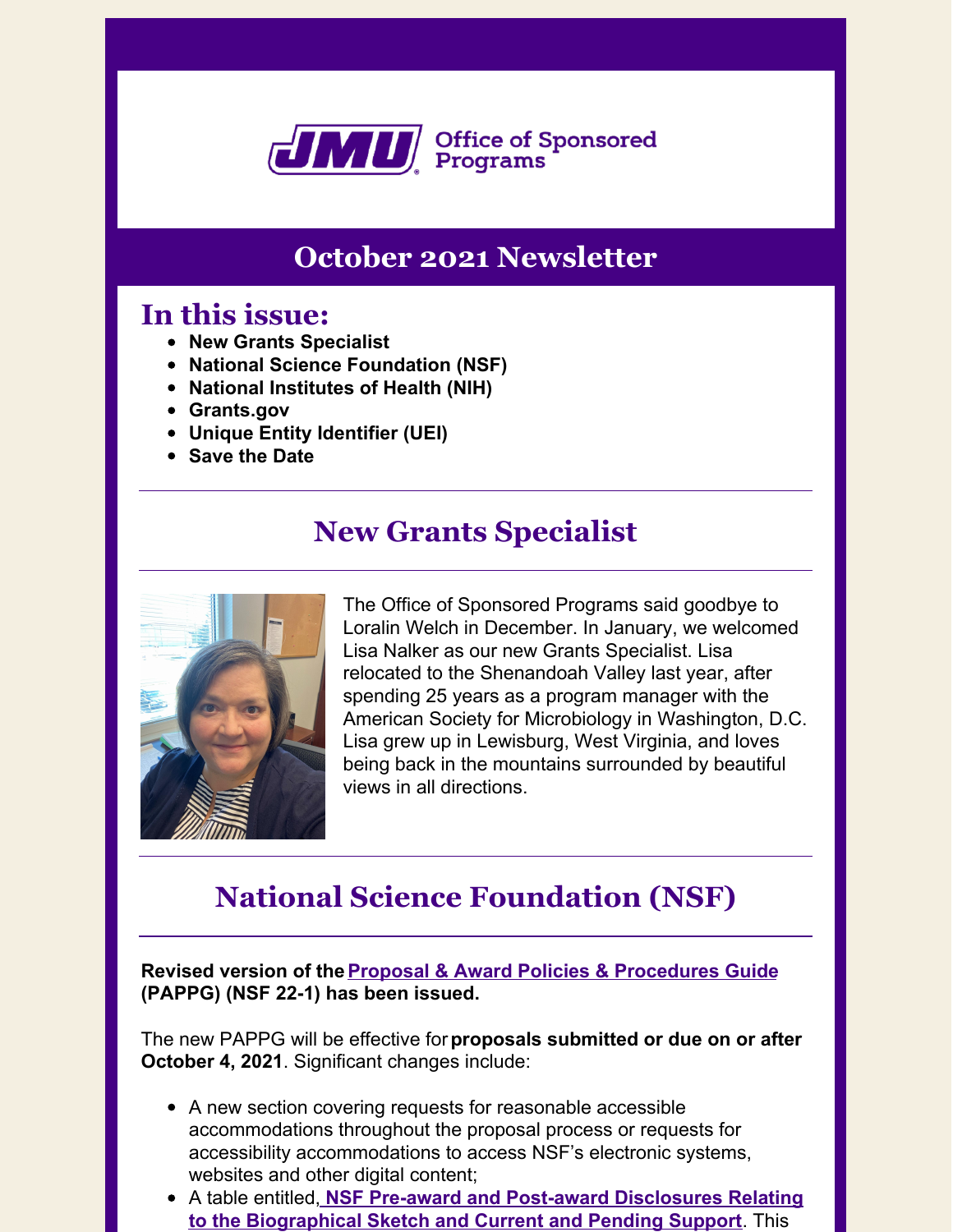table identifies where pre- and post-award current and pending support disclosure information must be provided. Proposers and awardees may begin using this table immediately;

- Increasing the page limit for the biographical sketch from two to three pages;
- Updates to the current and pending support section of NSF proposals to require that information on objectives and overlap with other projects is provided to help NSF and reviewers assess overlap/duplication;
- Adding planning proposals and Career-Life Balance supplemental funding requests as new proposal types;
- Updates to travel proposals will require that AORs certify that prior to the proposer's participation in the meeting for which NSF travel support is being requested, the proposer will assure that the meeting organizer has a written policy or code-of-conduct addressing harassment.

You may view the full update**here**

### **Senior Personnel Checklist**

If you are senior personnel on a NSF proposal, please plan to provide the following for the submission:

- NSF Style Biosketch must either be completed within**SciENcv** or on the NSF PDF template, which is available at: **https://www.nsf.gov/bfa/dias/policy/biosketch.jsp**
- NSF Current and Pending -must be completed in**SciENcv** or using the NSF PDF template, which is available at **https://www.nsf.gov/bfa/dias/policy/cps.jsp**
	- Please note that this proposal will need to be listed as pending.
- NSF Collaborators and Other Affiliations Document
	- Additional information about this form is available at the following URL: **https://nsf.gov/bfa/dias/policy/coa.jsp**
- If you do not already have a current disclosure form on file with the Office of Research Integrity, please complete and submit a disclosure form to the **Office of Research Integrity** before the deadline. This form is to be submitted annually as long as the project is pending or current and is available at the following URL:

**http://www.jmu.edu/researchintegrity/fcoi/fcoiform.shtml**

### **Research.gov Implementation Update: Moving Away from Fastlane to Research.gov**

We encourage principal investigators to start using Research.gov instead of Fastlane for NSF proposal submission. NSF is now taking proactive steps to incrementally move the preparation and submission of all proposals from FastLane to Research.gov with a tentative target date for completion by 2022.

## **National Institutes of Health (NIH)**

**Revised Biosketch and Other Support Policies**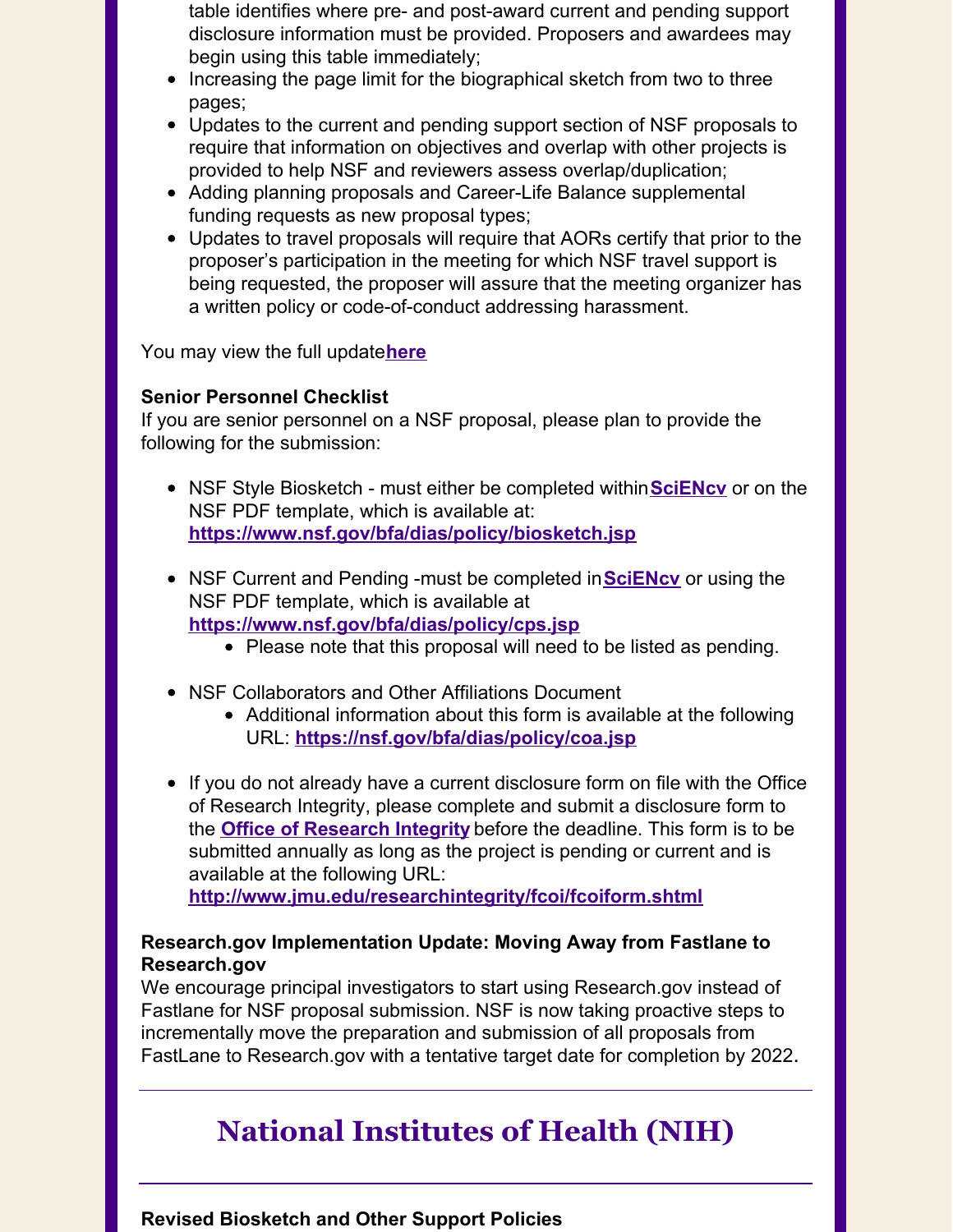Although not required until January 2022, more and more applicants and recipients are transitioning now to the updated formats and instructions for biosketch and other support documents. These improved resources are accessible at the following URLs:

- Biosketches- **https://grants.nih.gov/grants/forms/biosketch.htm**
- Other Support **https://grants.nih.gov/grants/forms/othersupport.htm**

### **eRA Information: Reminder to "Flatten" PDFs for Just-in-Time and RPPR Before Uploading to eRA Commons**

If a PDF for a Just-in-Time and RPPR submission is not flattened before the upload to eRA Commons, this may lead to an error. PDFs that have fillable fields, electronic signatures, text boxes or images inserted, become layered, with each of these elements representing a layer. Flattening a PDF merges these separate elements into one flat layer. There are a number of methods to flatten a PDF, the easiest of which is to print it as a PDF. Please see the instructions below:

To do this, go to File>Print, select the printer option from the menu that has a PDF option. Click the Print button and name the file.

| Print                                                                    | ×                                                                                                                                                                                                                                                                                                                                                                                                                                                                                                                                      |
|--------------------------------------------------------------------------|----------------------------------------------------------------------------------------------------------------------------------------------------------------------------------------------------------------------------------------------------------------------------------------------------------------------------------------------------------------------------------------------------------------------------------------------------------------------------------------------------------------------------------------|
| Printer: Adobe PDF<br>Properties<br>$\checkmark$                         | Help $\circledcirc$<br>Advanced                                                                                                                                                                                                                                                                                                                                                                                                                                                                                                        |
| Copies: 1<br>Print in grayscale (black and white)                        | □ Save ink/toner<br>$\bigcirc$                                                                                                                                                                                                                                                                                                                                                                                                                                                                                                         |
| <b>Pages to Print</b>                                                    | Scale: 100%                                                                                                                                                                                                                                                                                                                                                                                                                                                                                                                            |
| $1 - 2$<br>$\odot$ All<br>$O$ Pages<br>$\bigcap$ Current                 | 8.5 x 11 Inches                                                                                                                                                                                                                                                                                                                                                                                                                                                                                                                        |
| More Options                                                             |                                                                                                                                                                                                                                                                                                                                                                                                                                                                                                                                        |
| Page Sizing & Handling (i)                                               | <b>MONTH NO</b><br>Pertamatana.<br>NGC 1884 NASA E<br><b>Proposed Andrew VIII</b><br>Proposed Mail 6, 212<br>timet Sundan Witt (Mauschlift)<br>Entre en erkir filmlik                                                                                                                                                                                                                                                                                                                                                                  |
| Multiple<br><b>Booklet</b><br>Size<br>Poster                             | With the Africa industrial and apparting to Walthers' Materials frequent the third American interest<br>Engineering example to the sense illustrians (IAEs UP) and special "UPser frame size of (UP)<br>Thereforeing marketime efter require the exteriorism designed materials to the funding agency.<br>releasing in subsecutive and control of the set of the second second seconds and set of<br>have protes to add to the distance.                                                                                               |
| $\bigcirc$ Fit<br>Actual size                                            | harasses countered to make the sweeting agency was the of the afting stars, such as by arrailler<br>is laginara. The context principal investigate (iii) can short that more sincelly continue and it, their<br>signing of lead (iii) (iii) the couples of a mark for approved and submission in the counting operator<br>In dertifing more, the finality into all A Communicating to the Notercommunity of the photon<br>button along the left state of the artistics. The Saturn canded busts assessing challenge to professor in    |
| 100<br>Shrink oversized pages<br>○ Custom Scale:<br>%                    | the far some latin area rent salesting that refram the depoters manu-<br>Opportunities determines the Presid Topole that the key at exact and or United States for planneds, and<br>dide an the plan significations parallel to a surface model. Classificated to be to all the problems of the classification of the control of the control of the control of the control of the control of the con-<br>for an OT control. OCA will presente the or name if a                                                                         |
| Choose paper source by PDF page size                                     | importantist contributions of the system of a the entrempton test and the pro-<br>side. Calcificated benefit exiged a to the decorrent to salarith<br>The Start Thursdore is the countraling pass in the talk. The Promise the decoration series<br>Preserved decoracil has been splend to disting the than batter. Prespice delich complicate she be<br><b>Materials clubry the self-statements</b><br>institute to the score for uploaded detailed easily by shapping and dropping the files to the<br>globilitations of the screen. |
| Orientation:                                                             | There is also a commentall elaboration the Plicar give details on what the matrix is or why his<br>been abrest<br>Organiza de desdiderramação hamalheam aplicadad. Em film diferentes a tradicional a selectivam a titula.<br>Institutural liberaria em Cananda diferentiales e de maioritamente e al serviça em adiferente de maioritas.                                                                                                                                                                                              |
| <b>■</b> Auto<br>$O$ Portrait<br>$O$ Landscape                           | president during the seester. President dy senecides and security contents and sensels, benefit between<br>but an according to a great a structure of a contract to the contract of the SA. If their backeting<br>are and smallest kiss, all the advance is experiments will be them. I does night a<br>all remove all the grissaled decomprisonal community. Autility the College than Notification has                                                                                                                               |
| <b>Comments &amp; Forms</b>                                              |                                                                                                                                                                                                                                                                                                                                                                                                                                                                                                                                        |
| <b>Summarize Comments</b><br><b>Document and Markups</b><br>$\checkmark$ | ⋖<br>⋗                                                                                                                                                                                                                                                                                                                                                                                                                                                                                                                                 |
|                                                                          | $D_{\text{u}}$ ge   OT $\angle$                                                                                                                                                                                                                                                                                                                                                                                                                                                                                                        |
| Page Setup                                                               | Cancel<br>Print                                                                                                                                                                                                                                                                                                                                                                                                                                                                                                                        |
|                                                                          |                                                                                                                                                                                                                                                                                                                                                                                                                                                                                                                                        |

## **Grants.gov**

### **PDF Requirements**

You may also need to upload 'flattened' PDFs in grants.gov workspace. Below is a common workspace message:

**"**The following attachment is not included in the view since it is not a read-only PDF file. Upon submission, this file will be transmitted to the Grantor without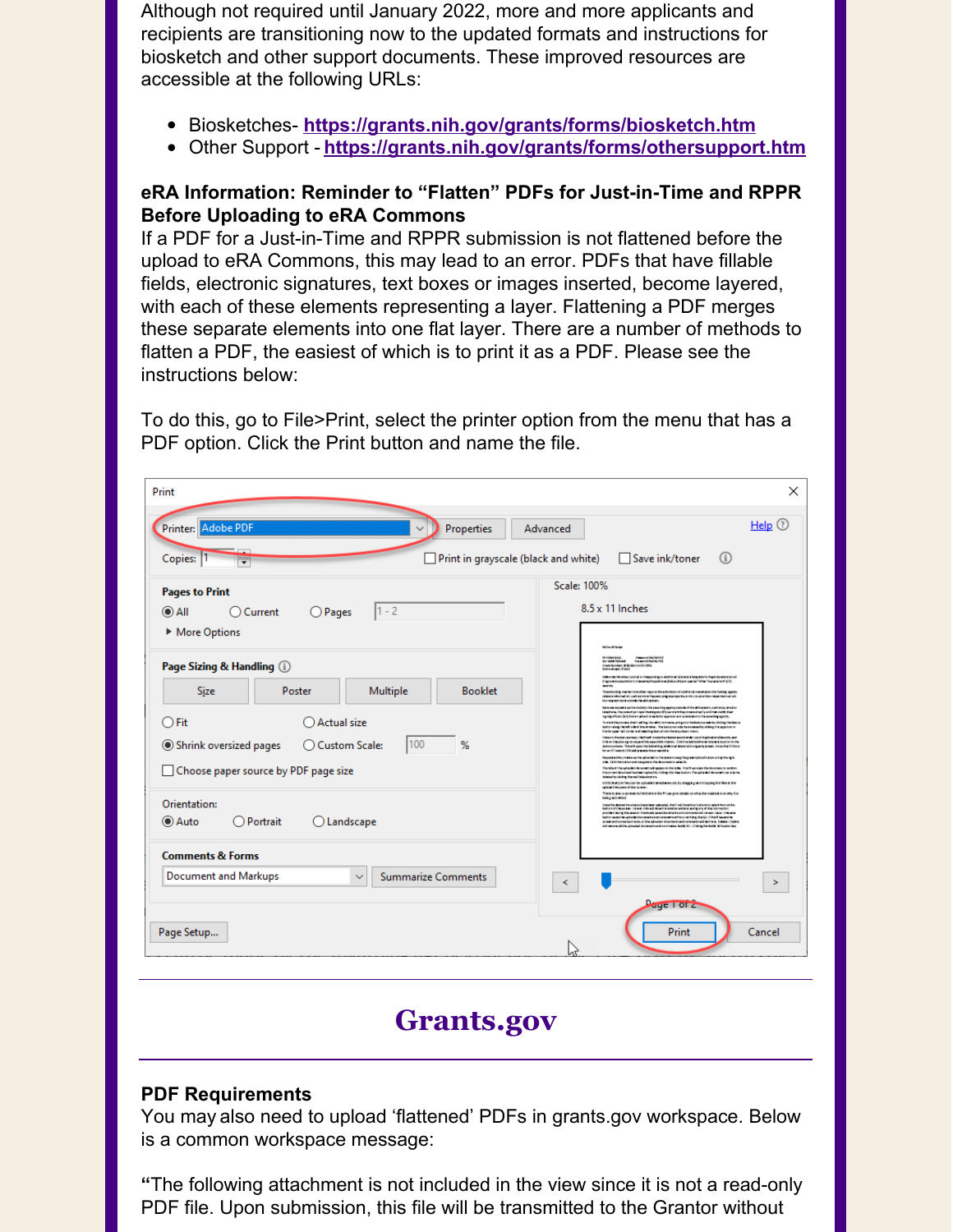any data loss."

If you upload a 'flattened'PDF, you will not receive the above message. However, some sponsors may need you to submit the PDF as it is, because the sponsor requested a non-PDF, or complex PDF file type.

## **Unique Entity Identifier (UEI)**

Starting on April 4, 2022, the Data Universal Numbering System (DUNS) Number will be replaced by a "new, non-proprietary identifier" requested in, and assigned by, the System for Award Management (SAM.gov). This new identifier is being called the Unique Entity Identifier (UEI). JMU's unique entity identifier is: MVTKSCN6NMH3

This and other frequently required information for grant applications are available on the OSP website at the following URL: **https://www.jmu.edu/sponsoredprograms/forms-toolsresources/frequently-required-info-for-applications.shtml**

## **Save the Date:**

Oct. 4-8

Free **Fall 2021 NSF Virtual Grants Conference**

Nov. 1-4

- Free **Fall 2021 NIH Virtual Seminar on Program Funding and Grants Administration**\ Nov. 17
	- Noftsinger Celebration of Madison Scholarship & Recognition Reception

March 10

Grant Proposal Groundwork (TD2354): Thurs., March 10, 2022, from 2:00 - 4:00 PM

March 24

*Grant Proposal: Building a Budget (TD2355):* Thurs., March 24, 2022, from 2:00 – 4:00 PM

Office of Sponsored Programs | James Madison University | 540-568-6872 | grants@jmu.edu

Visit our website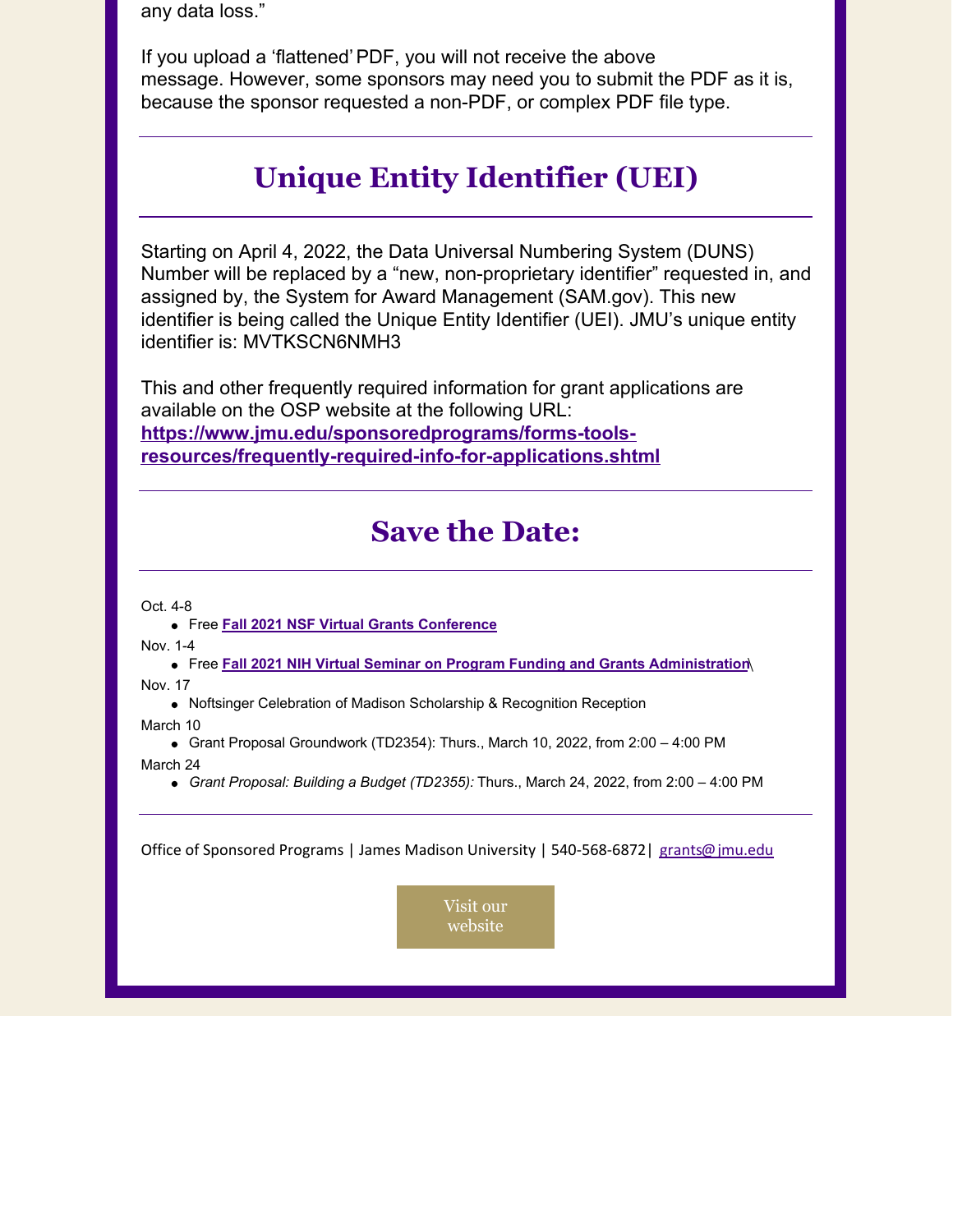

## **November 2021 Newsletter**

### **In this issue:**

- **Grant Application Resources**
- **JMU is Rocking It in External Funding!**
- **New System for JMU Procurement Services**
- **National Institutes of Health (NIH)**
- **Save the Date**

## **OSP is your Partner - Grant Application Resources**

Did you know that the Office of Sponsored Programs is here to make you shine? With over 90 years of combined expertise at JMU, the seven-member OSP team partners with you to make your grant lifecycle experience – from exploring funding opportunities to spending the last dollar of your hard-earned awards – as smooth and simple as possible. Your success is our success. Nothing makes us happier than receiving a notice of award!

Check out all the online resources we have available:

### **The [Process](https://www.jmu.edu/sponsoredprograms/forms-tools-resources/quick-reference-guide1.shtml)**

**[Sponsored](https://www.jmu.edu/sponsoredprograms/forms-tools-resources/index.shtml) Programs: Forms, Tools, and Resources - JMU**

# **COVID Didn't Slow Us Down – JMU is Rocking It in External Funding!**

November 17 is the day we celebrate JMU's success in external funding at the Noftsinger Celebration of Madison Scholarship. Get a sneak peek at this year's OSP presentation highlighting the top grant award winning PIs and revel in the University's FY21 award success: **OSP [Recognition](https://www.jmu.edu/sponsoredprograms/newsletters-and-reports/osp_funding_tiers_finalfy212.pdf) Reception Award Reports**

## **New System for JMU Procurement Services**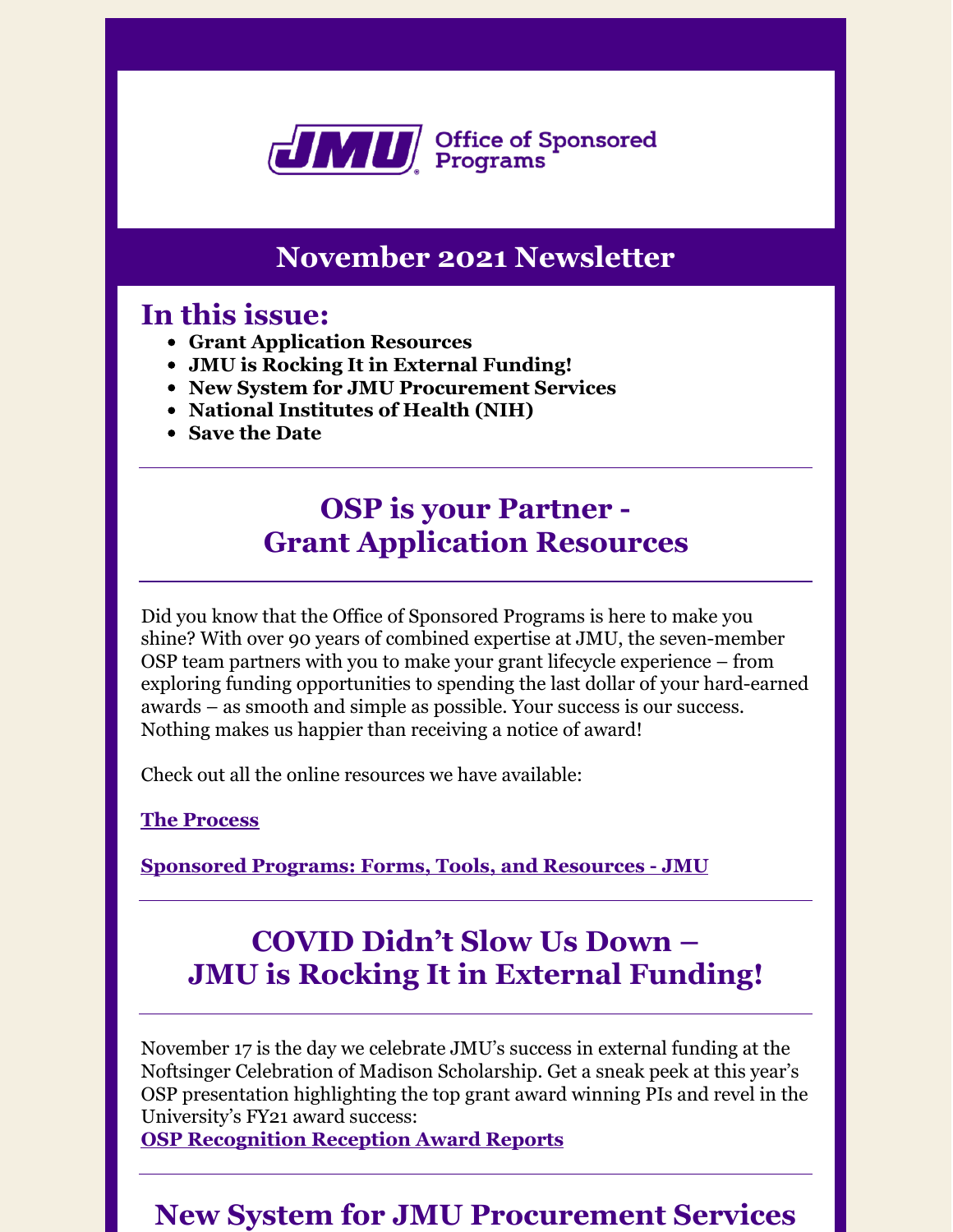Procurement Services is preparing for the launch of the state's new eProcurement system, eVA. While you may not use eVA, the transition to the new system could impact you. Small dollar purchasing this calendar year should be completed no later than December  $13^{\text{th}}$ . Larger dollar purchases will have longer lead times due to eVA restricting solicitations from being posted, as a result, these will not be processed until January 2022. The sooner you can involve Procurement with your needs, the better!

Even if you do not have direct purchasing responsibilities, please keep in communication with those that handle the purchasing for your department so your needs can be met. Further communications on the transition will be sent only to those on the eVA listserv.

## **National Institutes of Health (NIH)**

### **Revised Biosketch and Other Support Policies**

Although not required until January 2022, more and more applicants and recipients are transitioning now to the updated formats and instructions for biosketch and other support documents. These improved resources are accessible at the following URLs:

Biosketches-

**<https://grants.nih.gov/grants/forms/biosketch.htm>**

Other

Support-**<https://grants.nih.gov/grants/forms/othersupport.htm>**

### **eRA Reminder:**

### **Password Moving to Passphrase for eRA Commons Users Starting November 17, 2021**

Effective November 17, 2021, users of eRA Commons (including Commons Mobile, ASSIST, and IAR) who change their passwords will be required to use a passphrase — a set of random words or a sentence at least 15 characters long — instead of a password. The change is designed to make passwords easy for users to remember but hard for others to guess.

Even though eRA is moving to use of two-factor authentication ( [Login.gov](https://urldefense.proofpoint.com/v2/url?u=https-3A__era.nih.gov_register-2Daccounts_access-2Dera-2Dmodules-2Dvia-2Dlogin-2Dgov.htm&d=DwMFAg&c=eLbWYnpnzycBCgmb7vCI4uqNEB9RSjOdn_5nBEmmeq0&r=2Hm3l-XDxQ_MJcKgeFEKfQ&m=IrCFEpEeciMNqmrWY0rWOT686rTBFz4N0-22MHxZxwY&s=vLTZYpQ4y3beMF3EiVhs1AGwBP76qTBSe5EsBUqWxzs&e=) or [InCommon](https://urldefense.proofpoint.com/v2/url?u=https-3A__era.nih.gov_register-2Daccounts_access-2Dera-2Dmodules-2Dvia-2Dlogin-2Dgov.htm-23federated-2Dusers&d=DwMFAg&c=eLbWYnpnzycBCgmb7vCI4uqNEB9RSjOdn_5nBEmmeq0&r=2Hm3l-XDxQ_MJcKgeFEKfQ&m=IrCFEpEeciMNqmrWY0rWOT686rTBFz4N0-22MHxZxwY&s=xBznvMVqa3XaTo62e5J-hphaVwVqdlT3gTHQRiQAPt8&e=) Federated Account), users still need to maintain their eRA Commons username and password/passphrase and will get reminders to reset the password annually. With this move, users will need to change their passphrase only once a year (as opposed to the current NIH policy that requires passwords to be changed every 120 days).

eRA users can reset their password by clicking the Forgot Password/Unlock Account link on the eRA Commons Login screen; see Figure 1. This link brings up the *Reset Password* screen where users enter their eRA Commons user ID and email associated with their eRA account.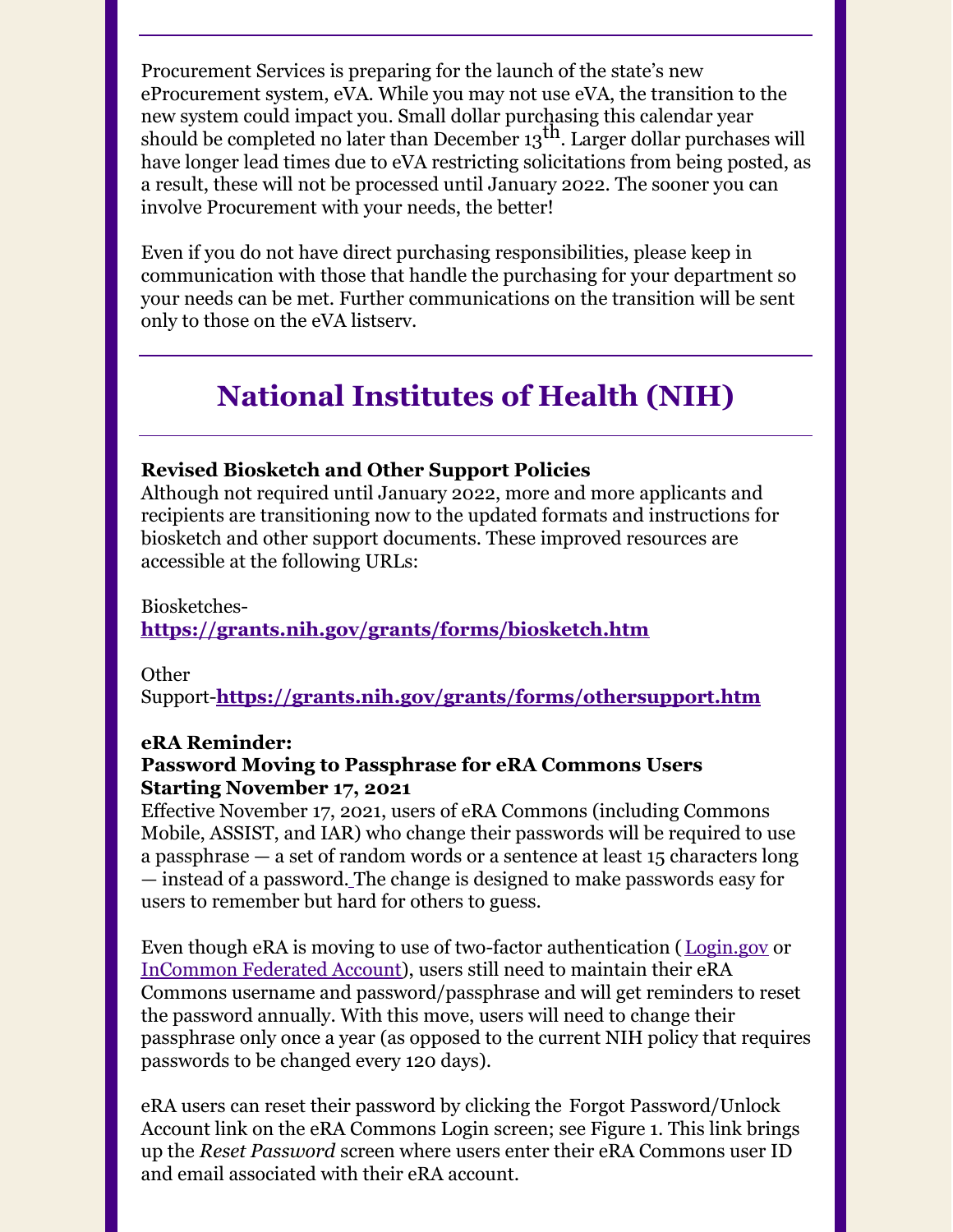| Login with Login.gov @       |  |
|------------------------------|--|
| <b>ULOGIN.GOV</b>            |  |
| Login with eRA Credentials @ |  |
| Username:                    |  |
| Enter Username               |  |
| Password:                    |  |
| Enter Password               |  |
| Clear<br>Login               |  |

#### *Figure 1:*

*Forgot Password/Unlock Account link on eRA Commons Login screen.*

Users then receive an email with a temporary password. Upon eRA Commons login with the temporary password, which can be copied from the email and pasted into eRA Commons screens, the *Change Password* screen appears; see Figure 2. They might also be forwarded to this screen if logging into a new account or if their administrator has reset their password.

| <b>Change Password</b>   |                                                                                               |   |
|--------------------------|-----------------------------------------------------------------------------------------------|---|
| 6 INFORMATION!           |                                                                                               | X |
|                          | - The password length must be between 15-64 characters                                        |   |
|                          | - Cannot re-use previous 10 generations of passwords                                          |   |
| characters               | - Allows user selection of long passwords and passphrases, including spaces and all printable |   |
|                          |                                                                                               |   |
|                          |                                                                                               |   |
| <b>Current Password:</b> |                                                                                               |   |
| ***************          |                                                                                               |   |
| New Password:            | <b>Password Validation Results</b>                                                            |   |
|                          | The password length must be between 15-64 characters                                          |   |
| <b>Confirm New</b>       | <b>O</b> Confirm New Password should be the same as New Password                              |   |

*Figure 2: eRA Commons Change Password screen.*

When the validation messages on the right indicate that password requirements have been met, the user clicks the **Submit** button to change the password.

After November 17, if eRA Commons users reset their passwords for any reason, they should keep the following password requirements in mind:

• Password length is 15 characters minimum.